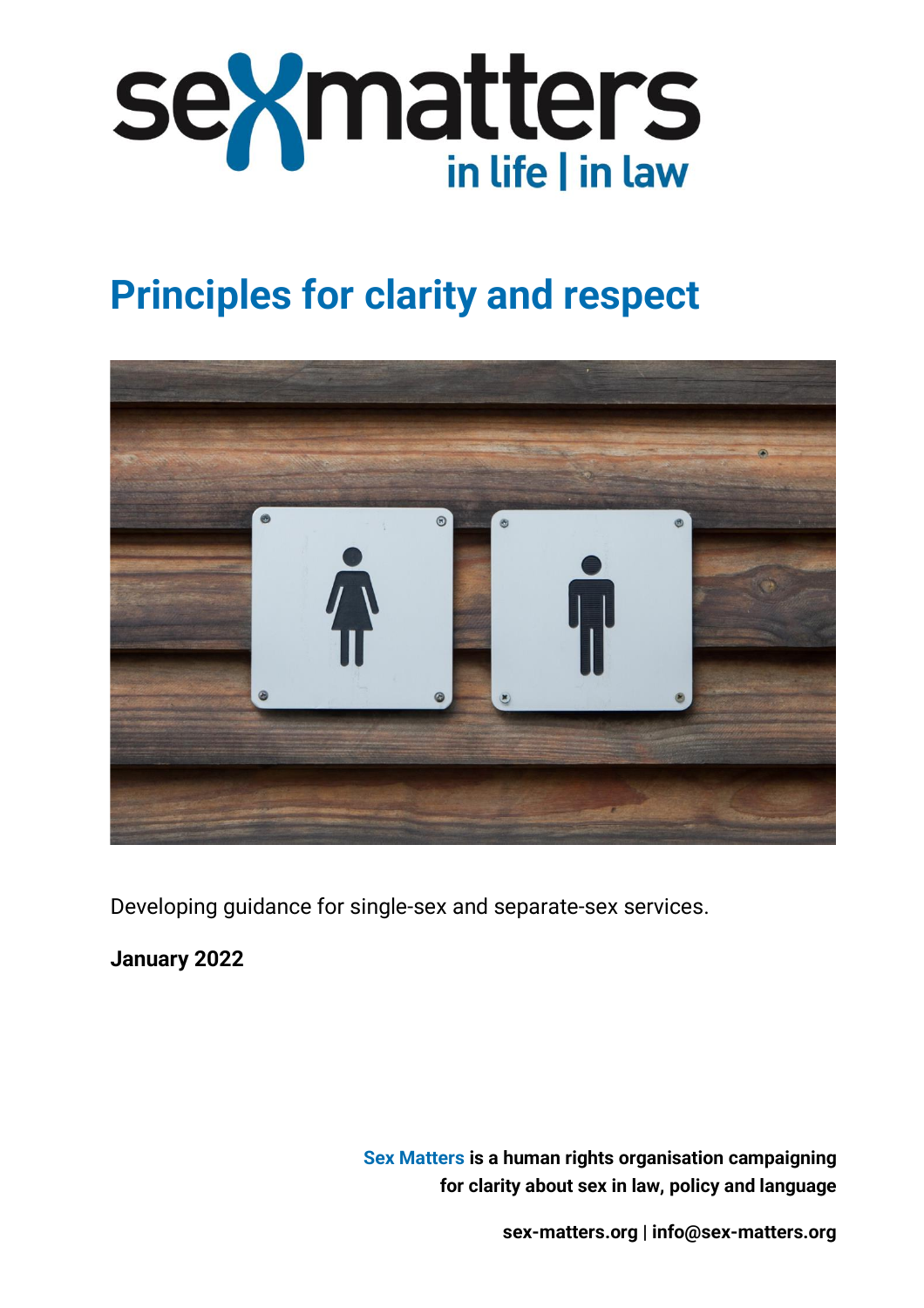# sexmatters

## **Contents**

| 1              |                                                                                  |  |
|----------------|----------------------------------------------------------------------------------|--|
| $\overline{2}$ |                                                                                  |  |
| 3              |                                                                                  |  |
| 4              |                                                                                  |  |
| 5              |                                                                                  |  |
| 6              |                                                                                  |  |
| 7              | In practice, policies may be enforced based on perceived sex 11                  |  |
| 8              | Allowing people to access opposite-sex services exposes them to the risk of      |  |
|                |                                                                                  |  |
| 9              |                                                                                  |  |
| 10             | Organisations are obliged to consider trans people's rights, not to fulfil their |  |
|                |                                                                                  |  |
|                |                                                                                  |  |
|                |                                                                                  |  |
|                |                                                                                  |  |
|                |                                                                                  |  |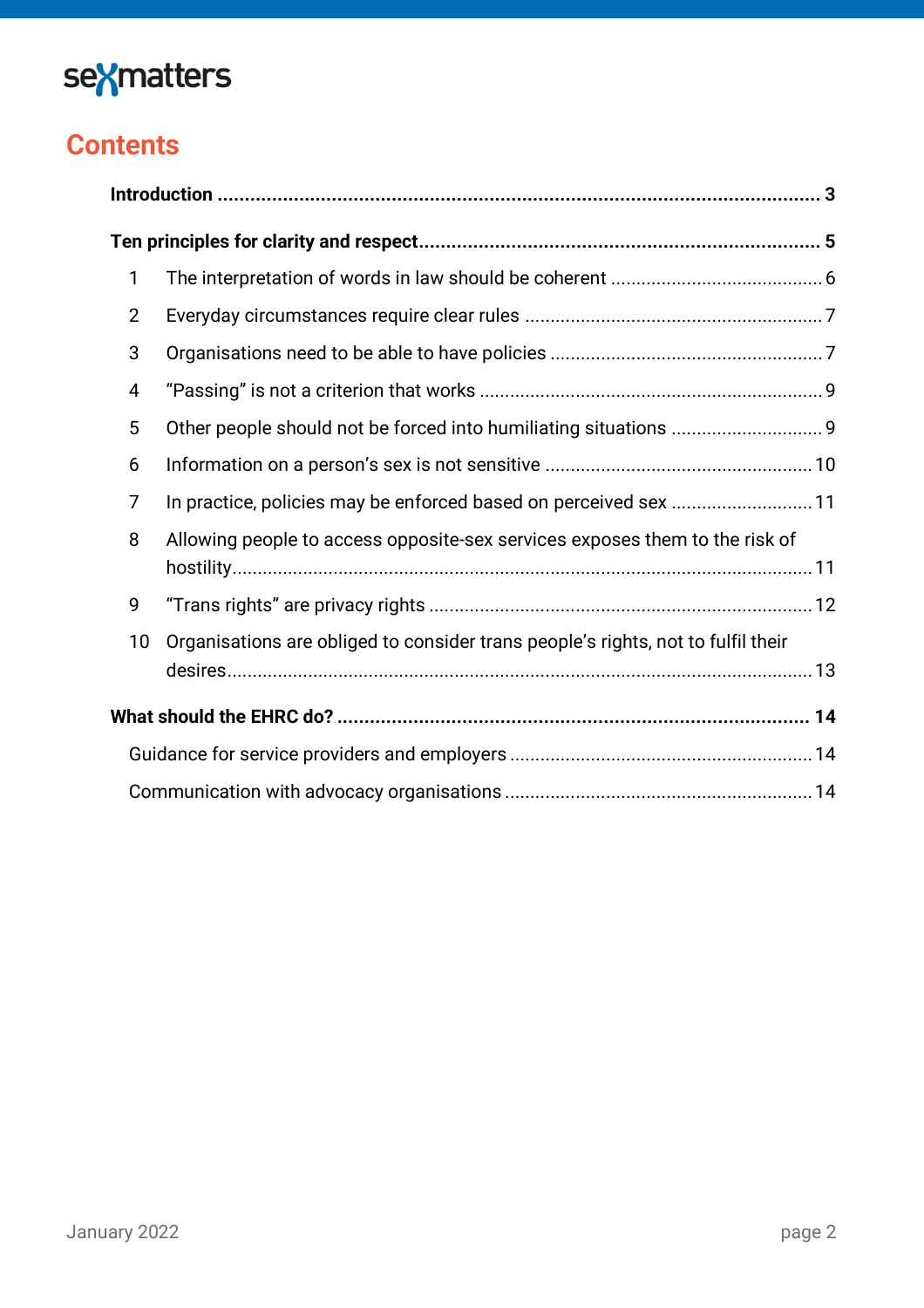

### <span id="page-2-0"></span>**Introduction**

The Equality and Human Rights Commission (EHRC) is planning to release new guidance on single-sex services, as provided for by the Equality Act 2010.

This briefing sets out three questions and ten principles that Sex Matters thinks the EHRC should base its guidance on. Although this discussion is long, policies and guidance need not be. Rather, the discussion lays out the reasons why clear, simple rules in everyday language are justified.

Separate-sex services such as toilets and changing rooms are everyday facilities provided by a wide range of businesses, schools, employers and public services large and small. Access to separate-sex facilities such as toilets, changing rooms and halls of residence is often a critical enabler of access to wider services such as entertainment, sport, leisure and education.

Specialist single-sex services such as women's refuges and rape crisis centres provide particular support to women at their most vulnerable. But vulnerable and traumatised women must also be able to access everyday services with confidence.

In all cases service providers need simple, clear guidance.

Widespread misunderstanding and

confusion about the single-sex and separate-sex exceptions in the Equality Act fuel

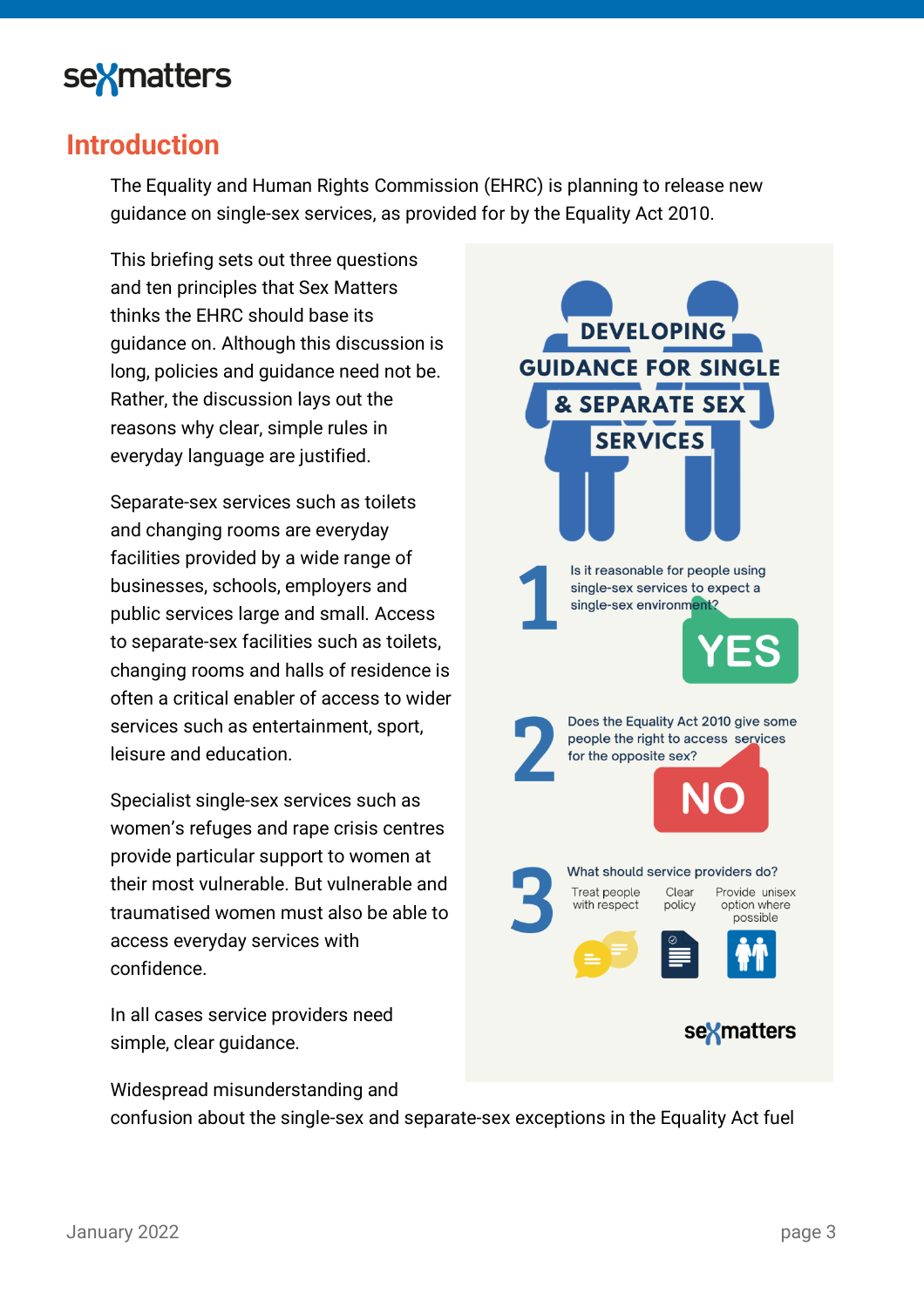

conflict and expose women, transgender people and service providers to uncertainty, hostility and potential discrimination or liability.

Lack of clarity regarding the provision of single-sex services for women – including situations where bodily privacy or trauma resulting from male violence are at issue – fuels one of the most rancorous and divisive debates in contemporary politics.

The answer that individualised "case-by-case" assessment is needed to allow some people to access opposite-sex services is neither legally necessary nor practical. Straightforward, practical guidance that gives clarity to all involved is eminently achievable, and it is the EHRC's mandate to provide it.

That core guidance needs to answer these three key questions:

- Is it reasonable for people using single-sex services to be able to expect that they will be single-sex? **Yes.**
- Does the Equality Act 2010 give some people the right to access single-sex services for the opposite sex? **No.**
- What should service providers do? **Treat everyone with respect; have clear single-sex policies; consider offering an additional unisex option when offering separate-sex facilities.**

#### **Why do we talk about single-sex and separate-sex services?**

The Equality Act 2010 has provisions for both *separate-sex services* (where there are separate male and female facilities, such as toilets, changing rooms and dormitories) and *single-sex services* (such as a woman's refuge, which doesn't offer an equivalent service for men).

In practice, separate-sex services can also be thought of as pairs of single-sex services, so when we say "single-sex services" we are also covering separate-sex services.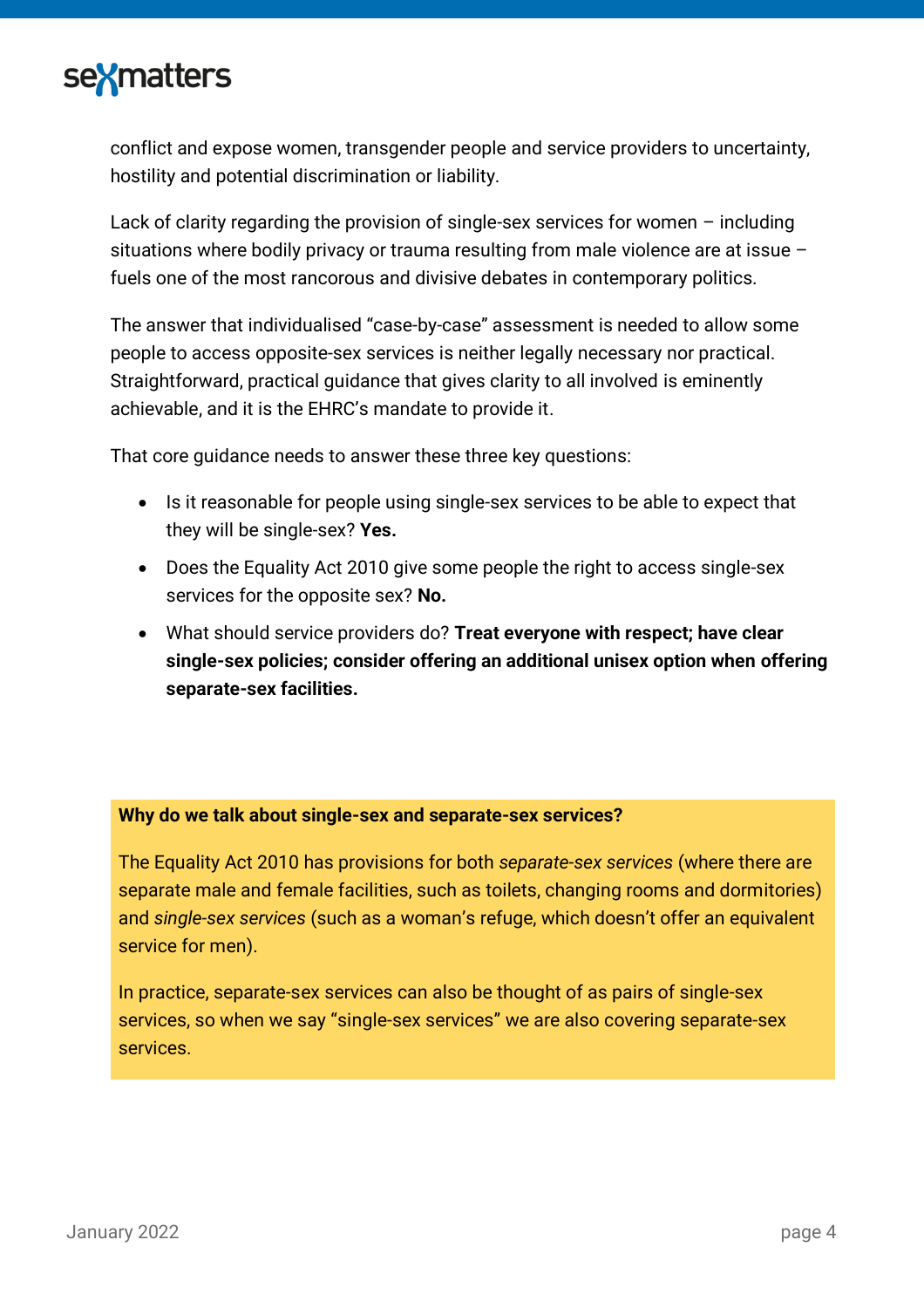# sexmatters

## <span id="page-4-0"></span>**Ten principles for clarity and respect**

Service providers (and their frontline staff) and service users need simple, clear guidance. They should not need to be familiar with complex concepts in law in order to provide or use everyday services with confidence.

The EHRC should develop guidance that makes clear that it is **routine**, **lawful** and **unexceptionable** to provide single-sex services. **This means that members of the opposite sex are not admitted**.

Ten principles underpin this approach:

- 1 The interpretation of words across the Equality Act 2010 should be coherent.
- 2 The provision of single-sex and separate-sex facilities is widespread and ordinary: it should not be made difficult or ambiguous for service providers or users.
- 3 Organisations need to be able to have policies. It is the legality of the policies that is tested against the Equality Act 2010.
- 4 "Passing" is not a criterion that works for trans people. It cannot be put in an implementable policy; it invites invidious and humiliating assessments, and it discriminates against trans people who do not pass.
- 5 People who do not believe in gender ideology ("transwomen are women") should not be harassed, discriminated against or forced to share what they have been led to believe is a same-sex facility with members of the opposite sex.
- 6 A person's sex is not sensitive information.
- 7 In practice, policies are often enforced on the basis of perceived sex. This does not mean that clear rules are not justified.
- 8 Allowing people to access opposite-sex services exposes them to the justified shock and embarrassment of, and a risk of hostility from, other users.
- 9 "Trans rights" (based on Article 8) can be understood as the limited right not to have to declare or answer questions about your sex when it doesn't matter. This understanding is important in order to identify solutions which respect everyone's rights.
- 10 Organisations are obliged to consider trans people's rights, not their desires.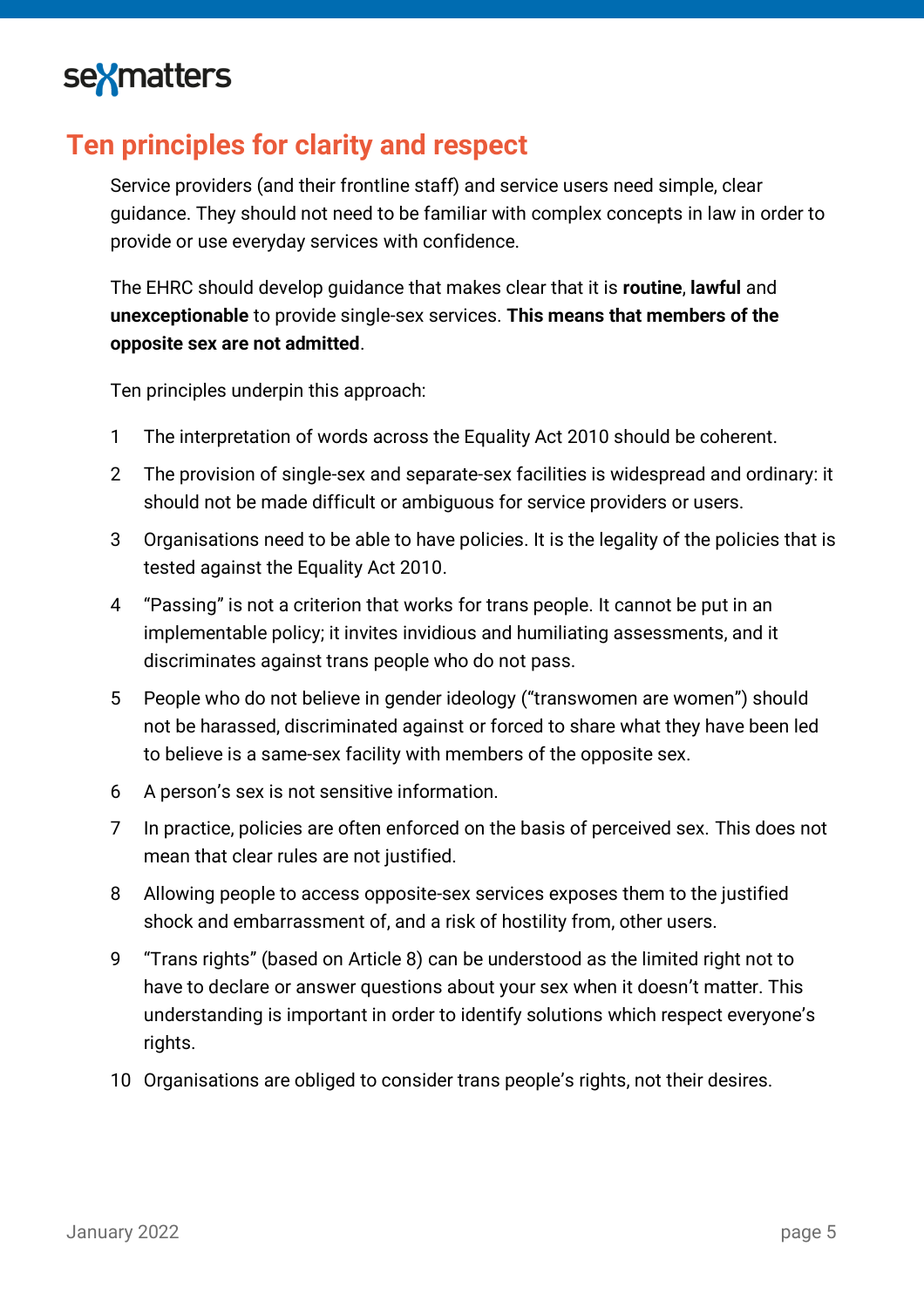

### <span id="page-5-0"></span>**1 The interpretation of words in law should be coherent**

The Equality Act defines sex (male/female, man/woman) as a protected characteristic.

There are eight exceptions to the Equality Act prohibiting sex discrimination that allow for the provision of single-sex or separate-sex services:

- **separate-sex and single-sex services** [\(Schedule 3](https://www.legislation.gov.uk/ukpga/2010/15/schedule/3) Sections 26, 27 and 28)
- **services related to religion** (**Schedule 3: Section 29**)
- **sport** [\(Section 195\)](https://www.legislation.gov.uk/ukpga/2010/15/section/195)
- **occupational requirement** [\(Schedule 9\)](https://www.legislation.gov.uk/ukpga/2010/15/schedule/9)
- **communal accommodation** [\(Schedule 23\)](https://www.legislation.gov.uk/ukpga/2010/15/schedule/23)
- **charities** [\(Section 193\)](https://www.legislation.gov.uk/ukpga/2010/15/section/193). Charities must act in pursuit of their objects (as set out in their governance document), which may be restricted to providing benefits to people with a particular protected characteristic (such as sex, religion, disability or sexual orientation).
- **associations** [\(Schedule 16\)](https://www.legislation.gov.uk/ukpga/2010/15/schedule/16). Associations and clubs are allowed to have membership criteria that involve a selection process based on personal characteristics, for example a group for women writers, or a group for transgender people.
- **schools** [\(Schedule 11\).](https://www.legislation.gov.uk/ukpga/2010/15/schedule/11/part/1/crossheading/admission-to-singlesex-schools) Schools are allowed to admit pupils of only one sex. Single-sex schools can admit a few children of the opposite sex under exceptional circumstances, or to undertake a limited range of courses.

**In addition, the public-sector duty** [\(Section 149\)](http://www.legislation.gov.uk/ukpga/2010/15/section/149) is relevant to assessing how policies impact on people with protected characteristics, including sex and gender reassignment.

In all these settings, laws and rules concerning single-sex and separate-sex facilities have to work **coherently**.

**If a service provider says a service is single-sex, everyone must be able to understand what that means.** Words such as "man", "woman", "male", "female", "single-sex" and "opposite sex", and the standard symbols for these, need to have stable meanings across different settings and between individuals sharing communal services.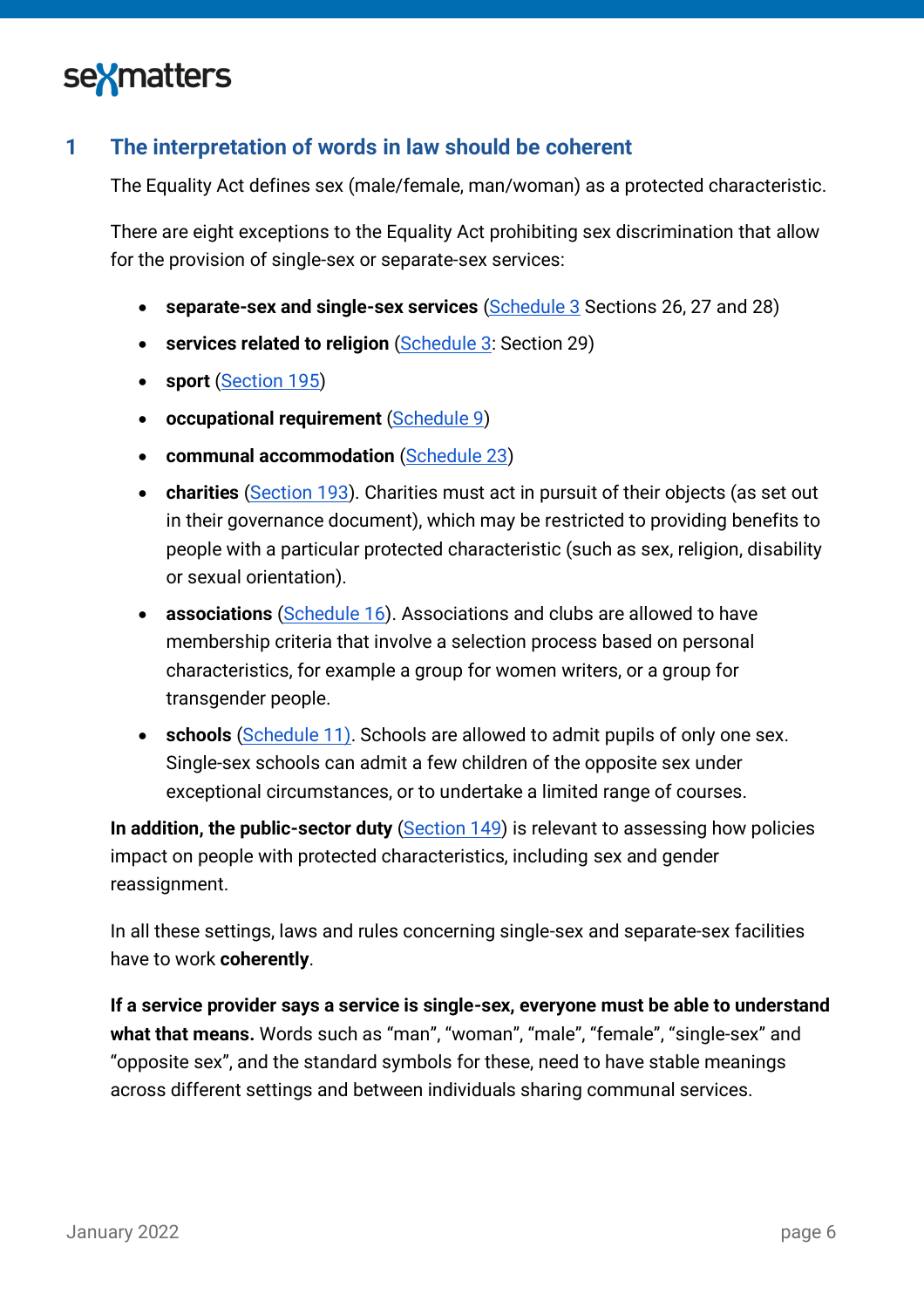

#### <span id="page-6-0"></span>**2 Everyday circumstances require clear rules**

No exceptional circumstance are needed to use the exceptions in Schedule 3 or other relevant parts of the act. They are in use, for example, wherever the male and female symbols are used.

**British Standard/ISO symbols for male and female facilities**





#### One everyday example is that separate-sex washing and toilet facilities are required to meet building and workplace regulations, and are essential in particular for the inclusion of women.

Given that these services are commonplace, staff and users who have no specialist knowledge, and who have not undergone any specific training, need to be able to provide and use them without conflict or ambiguity.

Individualised case-by-case assessment to allow some males into female facilities and vice-versa would require clear criteria, training, decision-making and record-keeping about those assessments. This is not practicable, and could not be applied consistently across the many situations where people want to know who is allowed to use a facility.

#### <span id="page-6-1"></span>**3 Organisations need to be able to have policies**

An organisation does not need to have a written policy, but it is good practice to have one.

Policies must be capable of being operated lawfully under the Equality Act, in a manner that does not involve unjustified or disproportionate interference with the human rights of others.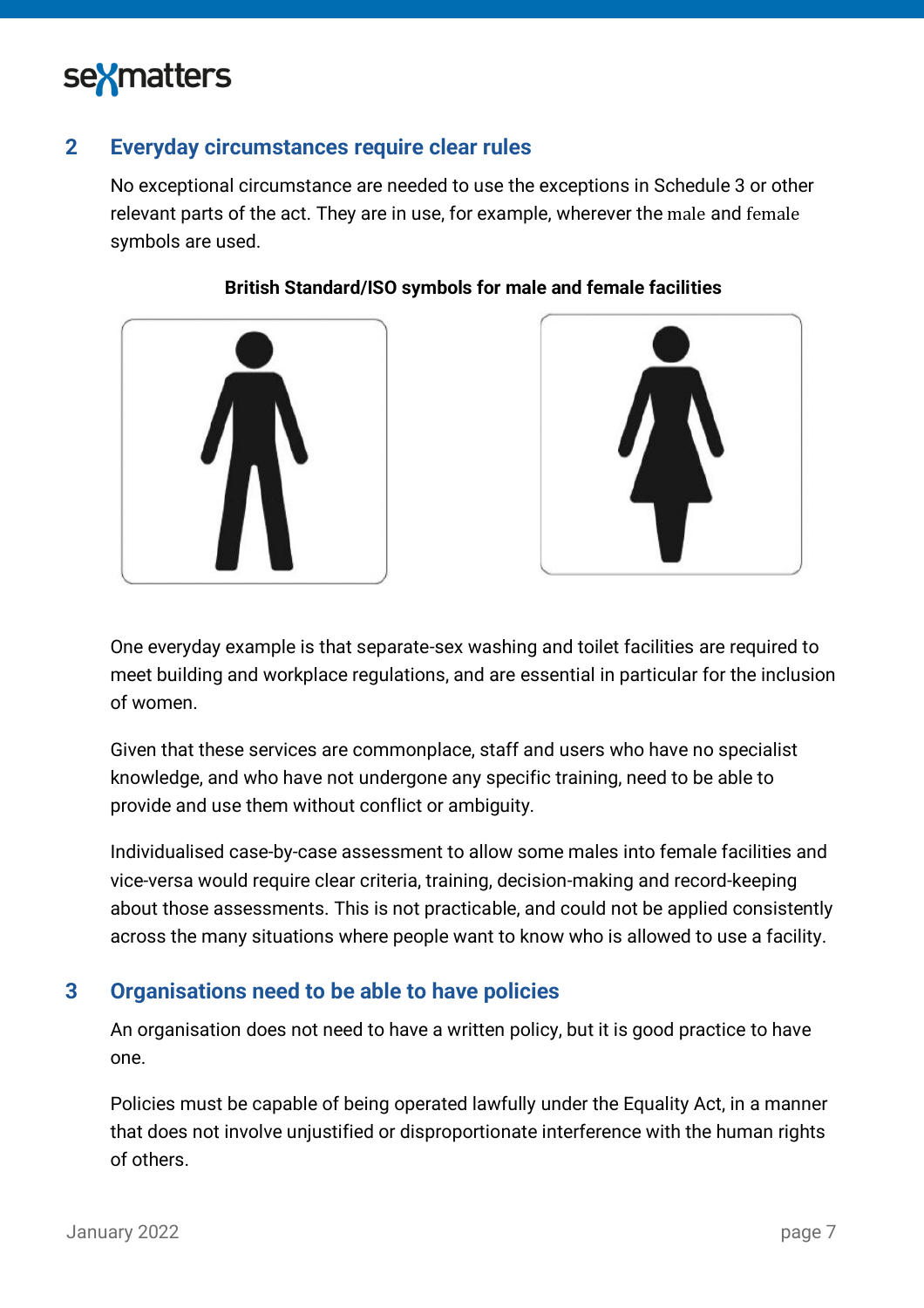

The policies that relate to single-sex and separate-sex facilities need to be able to be clearly understood:

- by staff and users of the space or service
- by adults and children
- by speakers of English as a second language
- by people with low literacy
- by people with sensory or learning disabilities.

#### **Examples of clear policies**

- These changing rooms are female-only.
- These changing rooms are female-only and are staffed by female staff (for example for a room for bra fittings, or a communal changing room in a gym).
- Changing rooms are provided separately for men and women and are staffed by employees of both sexes (for example, cubicled rooms in clothing stores where the staff generally stay at the entrance).
- Changing rooms are provided separately for men and women. Accompanied children under the age of eight can use either changing room. (For example at a swimming pool).
- This changing village is mixed-sex. The toilets and showers within it are separate-sex.
- Toilets and washrooms are provided separately for men and women. There is also a unisex toilet which is clearly signposted. When staff of the opposite sex enter the washrooms for routine cleaning they put a sign up outside in advance.

Using clear language will cause offence to some people. But not using clear language creates ambiguity, conflict, harm and liability.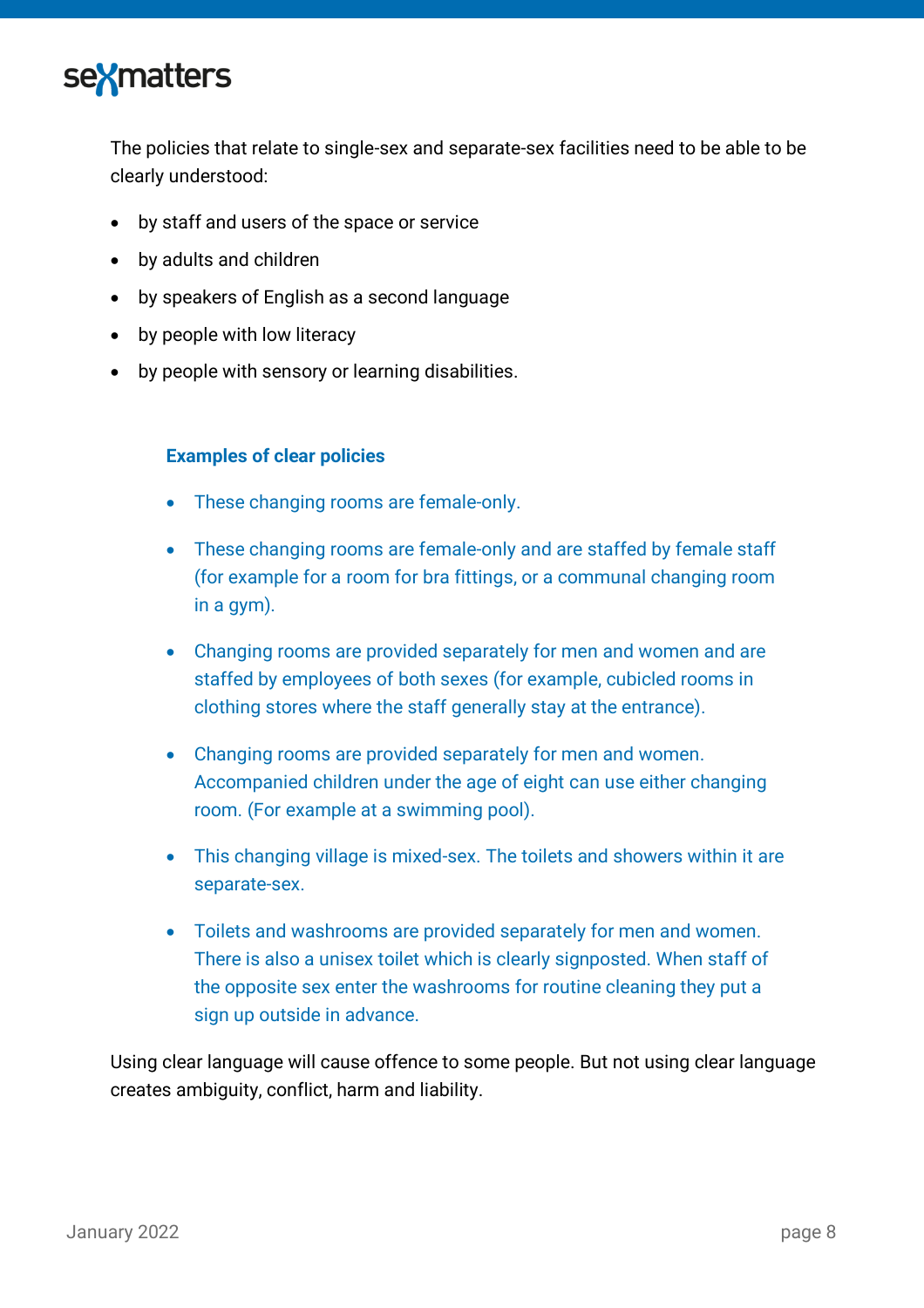

- Policies must be able to be communicated clearly and in advance, for example on a website or over the phone.
- Policies must be able to be applied consistently (by different staff members and in different branches, for instance).
- Policies must not create ambiguity that enables opportunistic harassment, voyeurism or indecent exposure.

#### <span id="page-8-0"></span>**4 "Passing" is not a criterion that works**

Previous guidance has said that people should be admitted into single-sex services based on "the gender they present as".

This criterion is unworkable. It does not meet the requirement of coherence, simplicity or implementability; it invites invidious and humiliating assessments and promotes sexist ideas such as that having long hair, wearing makeup, high-heels and dresses is intrinsic to being a woman, and that wearing practical clothing and having short hair are characteristics of a man.

If the bar is set at "passing" (being credibly perceived as the opposite sex), it will not be reached by everyone (or even by the majority of people) covered by the definition of "gender reassignment" in the Equality Act.

"A person has the protected characteristic of gender reassignment if the person is proposing to undergo, is undergoing or has undergone a process (or part of a process) for the purpose of reassigning the person's sex by changing physiological or other attributes of sex."

This criterion will therefore be discriminatory towards those are who are covered by the definition of "gender reassignment" but do not pass.

Even though some people who pass in some situations may be able to get away with breaking sex-based rules, which are enforced through self-regulation this does not mean that clear rules can be replaced with rules based on passing.

#### <span id="page-8-1"></span>**5 Other people should not be forced into humiliating situations**

While some people believe that "trans women are women", or might be willing to accommodate a member of the opposite sex, many people do not share this belief.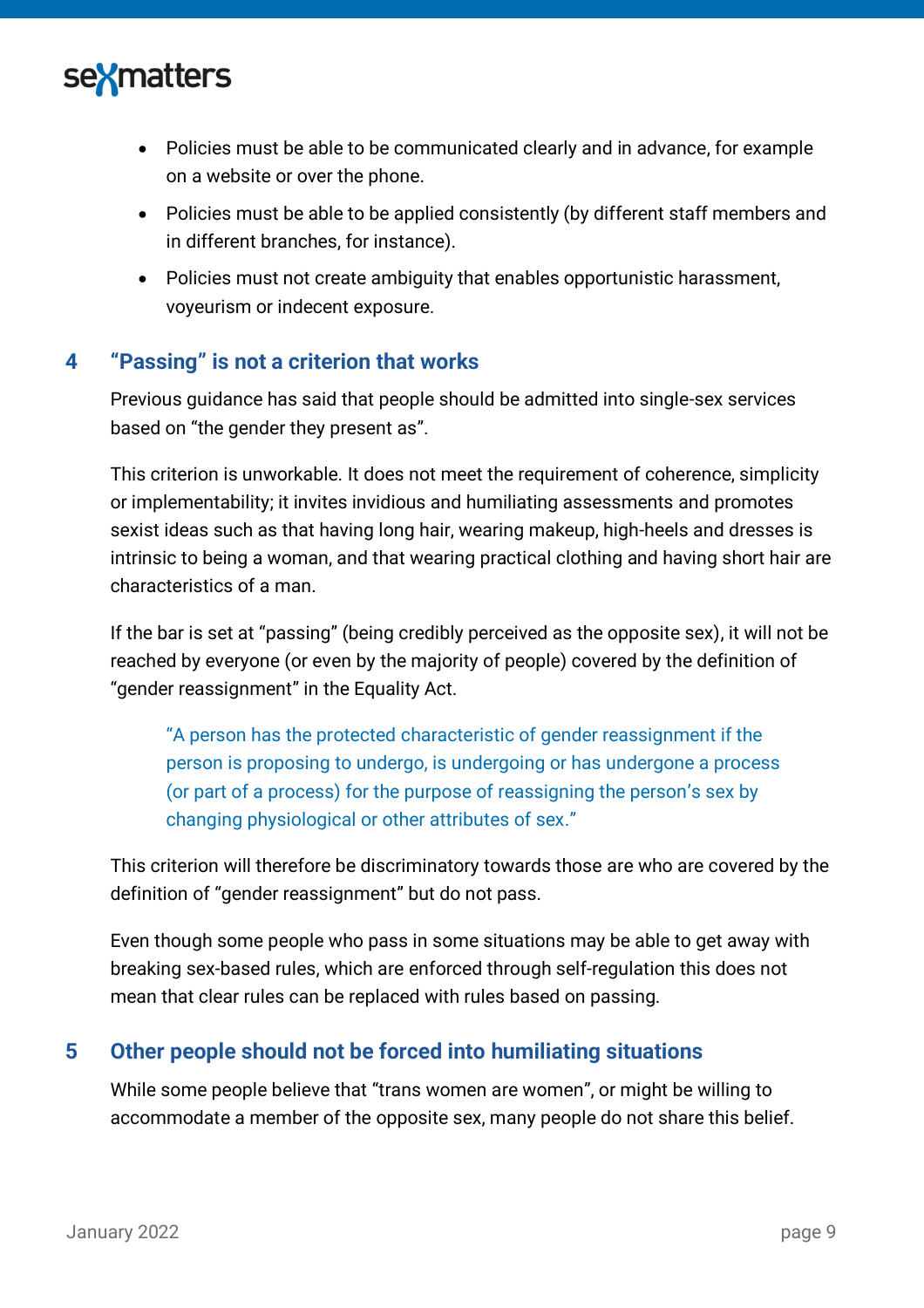

Even people willing to say that they agree to this in a survey may be thinking of an unrepresentative subset of transwomen, such as those who have had genital surgery. A YouGov survey in 2020 found that 46% of respondents said that a "transgender woman" should be allowed to use women's toilets. But when it was clarified that this could mean someone who "had not had gender reassignment surgery", the figure dropped to 31% (in both cases over 25% of people said "I don't know").<sup>1</sup>

It has been found that the belief that human beings cannot change sex and that sex is important is "worthy of respect in a democratic society", and meets the criteria for a belief covered by the Equality Act.<sup>2</sup> People who hold this belief are likely to be the majority in most communities, and a particularly large majority in some demographics and faith communities. They can be expected to treat transgender people with professional courtesy in situations covered by the Equality Act, but this does not mean that they are compelled to pretend to share a belief in gender identity. Nor does it mean they should be forced to share intimate spaces with members of the opposite sex.

#### <span id="page-9-0"></span>**6 Information on a person's sex is not sensitive**

A single-sex space is essentially one that asks people to declare their sex (explicitly or implicitly) in order to gain access.

For most people this is trivial. Everyone knows which biological sex they are and can be expected to follow clearly articulated rules without any detriment.

Information about medical conditions, treatment, surgery or the holding of a gender recognition certificate is sensitive information, and should not be routinely inquired about or recorded. The same goes for beliefs about gender.

For people who have taken steps to look like the opposite sex, being asked to declare their sex may make them uncomfortable or unhappy. In order to avoid this it is often possible to offer alternative spaces that do not require this information.

<sup>1</sup> <https://docs.cdn.yougov.com/ai3h3xvf7o/Transgender%20data%202020.pdf>

<sup>2</sup> [https://assets.publishing.service.gov.uk/media/60c1cce1d3bf7f4bd9814e39/](https://assets.publishing.service.gov.uk/media/60c1cce1d3bf7f4bd9814e39/Maya_Forstater_v_CGD_Europe_and_others_UKEAT0105_20_JOJ.pdf) [Maya\\_Forstater\\_v\\_CGD\\_Europe\\_and\\_others\\_UKEAT0105\\_20\\_JOJ.pdf](https://assets.publishing.service.gov.uk/media/60c1cce1d3bf7f4bd9814e39/Maya_Forstater_v_CGD_Europe_and_others_UKEAT0105_20_JOJ.pdf)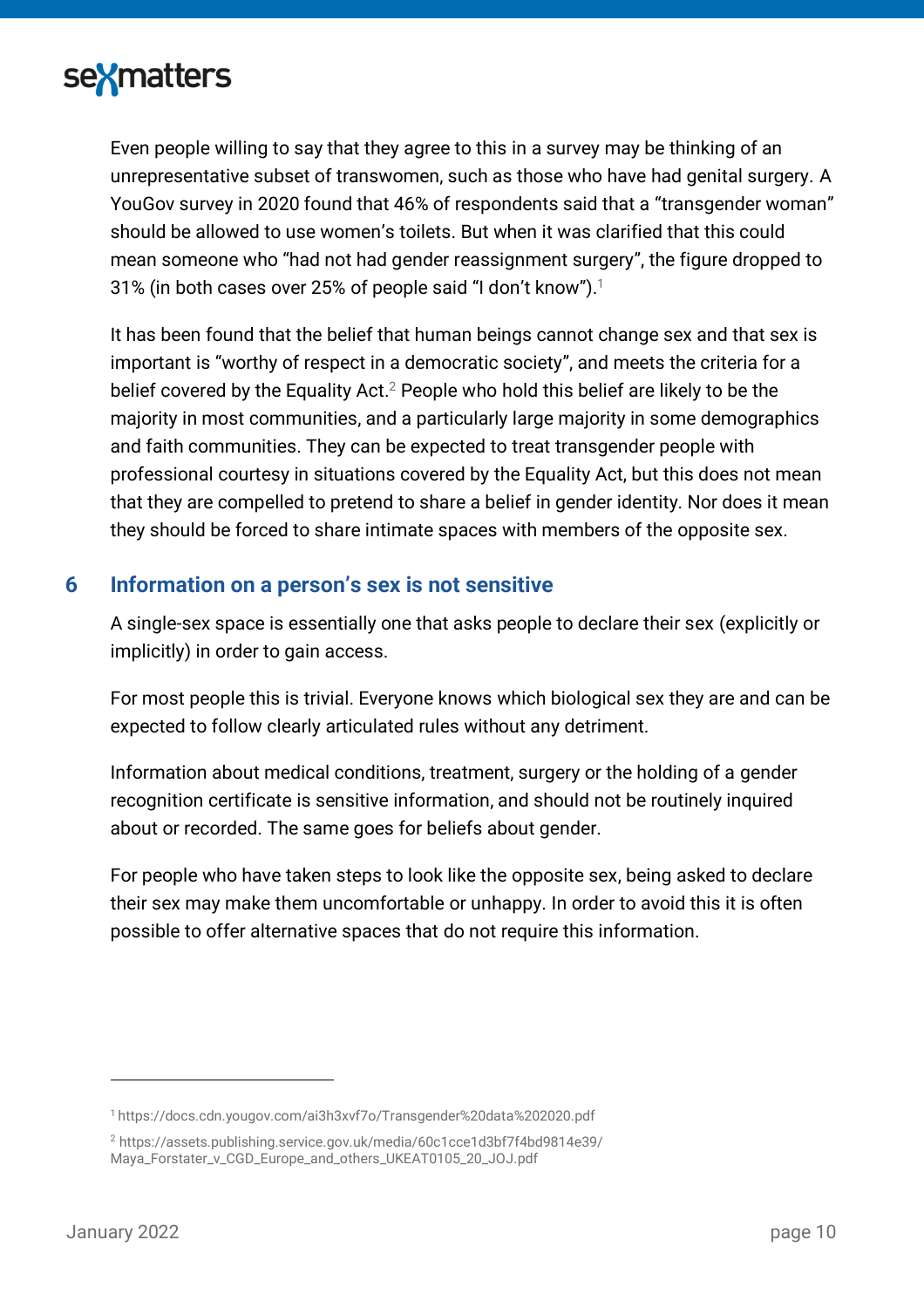

#### <span id="page-10-0"></span>**7 In practice, policies may be enforced based on perceived sex**

In low-information environments (such as pubs, train stations and shopping centres) where users come and go with relative anonymity and lack of supervision, sex-based rules will often be enforced based on perceived sex (by other users or staff). This judgment will almost always be accurate.

Brief misunderstandings, such as a short-haired woman being mistaken for a young man, can usually be cleared up with a few words.

The fact that some people who wish to use opposite-sex facilities are sometimes able to evade detection or flout the rules in these situations does not make single-sex rules unworkable.

Nor does it mean that in high-information environments, such as workplaces, schools, hospitals and gyms, where individuals' identity and their sex are known, and their compliance with rules *can* be secured, that some people must be treated as exceptions to the rule.

### <span id="page-10-1"></span>**8 Allowing people to access opposite-sex services exposes them to the risk of hostility**

Allowing people to access services provided for members of the opposite sex exposes them to hostile and humiliating experiences and conflict, since people who do not share the belief that male people can be women (or that female people can be men) may challenge them or make comments.

This was illustrated by the case of Taylor v Jaguar Land Rover, where the employer allowed a "non-binary" (male) employee to use the female toilets, leading to questions and comments which the employee experienced as hostile.

In order to avoid this hostility, service providers should have clearly articulated policies and signage. If a service is provided for both sexes separately by the service provider, it is good practice to consider, where possible, offering unisex alternatives (spaces that do not require people to declare their sex). This avoids forcing anyone who feels uncomfortable declaring their sex, or sharing with members of the same sex, to do so.

The provision of a unisex alternative is a practical and often proportionate means of addressing the risk of indirect discrimination caused by the clear sex-based rules, which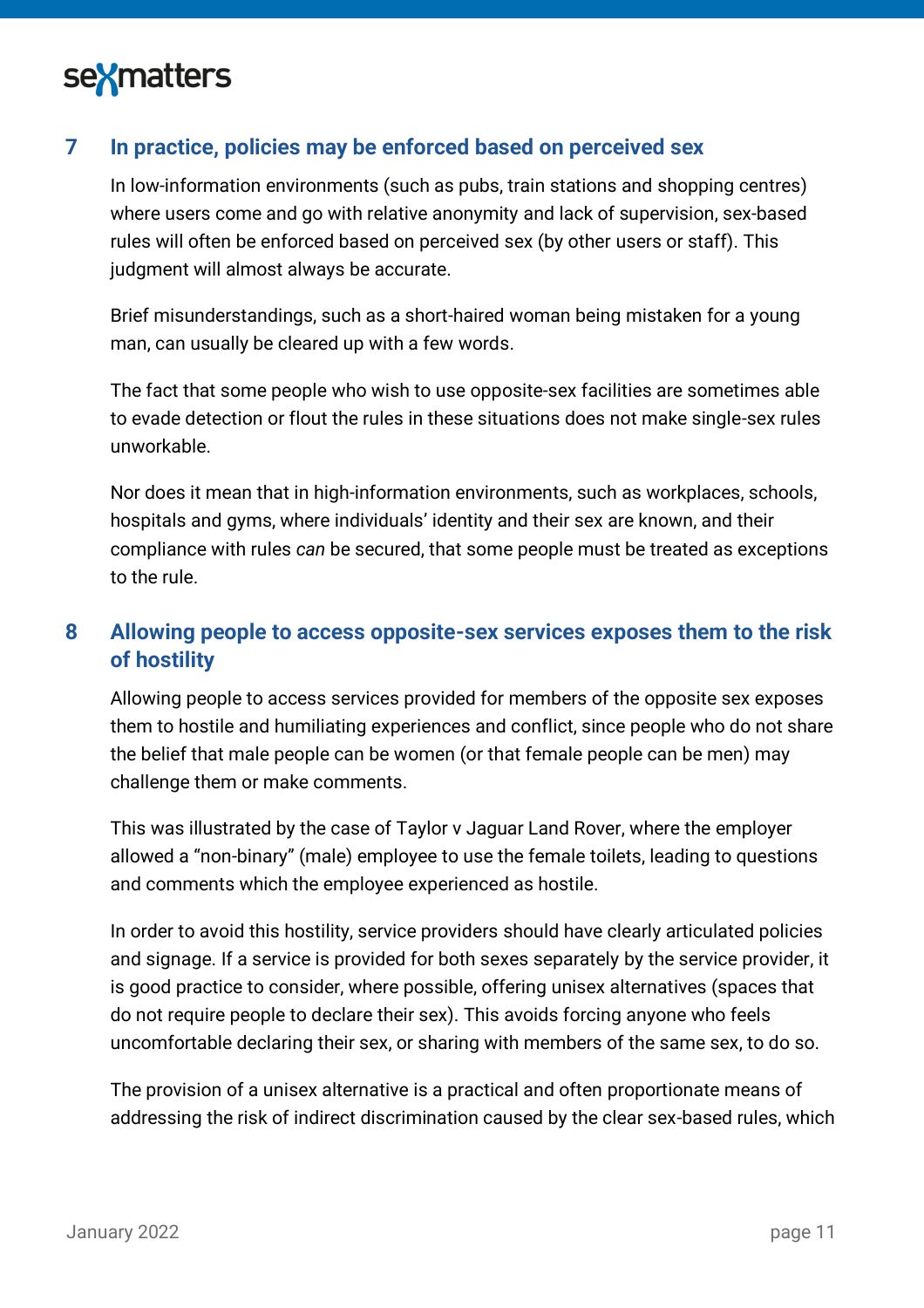

was raised by the Equality and Human Rights Commission in its defence against a judicial review of the Code of Practice for service providers (the AEA v EHRC case).

#### <span id="page-11-0"></span>**9 "Trans rights" are privacy rights**

To identify solutions that respect everyone's rights, it is helpful to consider information privacy.

Article 8 of the European Convention on Human Rights recognises the right to respect for private and family life, home and correspondence. Thus individuals have the right not to be forced to routinely declare or have recorded personal information about them (including name, sex, date of birth and so on), apart from where this is justified  $-$  for example by national security, public safety, the prevention of disorder or crime, the protection of health or morals, or the protection of the rights and freedoms of others.

It was a legal case based on this right to information privacy that gave rise to the Gender Recognition Act 2004.

**Thus, transgender people are people who wish to exercise this right – they are people who do not wish to disclose their sex or have it acknowledged or discussed.**

**Considering the right in this way frames the human rights of people who identify as transgender without recourse to sex stereotypes (such as clothing and make-up).**

In practice, there are many situations where information about a person's sex is required: in healthcare, interactions with the state, employment and access to a private service where sex matters. When information is recorded, it is covered by UK General Data Protection Regulation (GDPR).

Single-sex services are a situation where sex matters: they are rules-based spaces based on **information** about people's sex.

It is not logically possible to access a space governed by sex-based rules while also demanding that information about your sex remain undisclosed.

Introducing detailed case-by-case assessment criteria increases, rather than decreases, the intrusion into a person's private life and information.

Having clear rules, policies and signage protects the rights of people who identify as transgender not to have to talk about their gender identity, diagnosis, or treatment, or to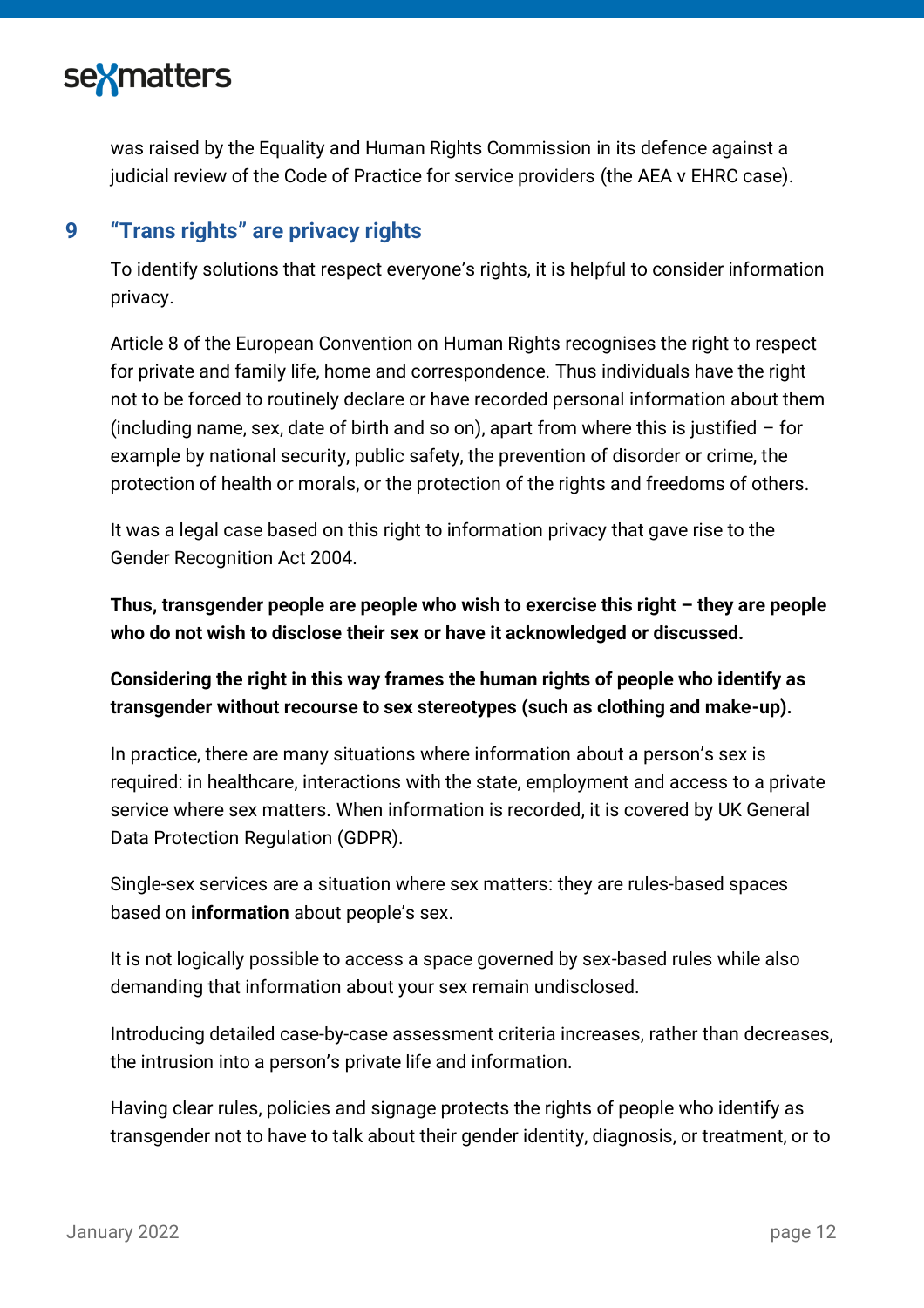

be questioned on it, since it Is made clear which spaces are single and which are mixedsex or unisex.

### <span id="page-12-0"></span>**10 Organisations are obliged to consider trans people's rights, not to fulfil their desires**

**The desire to use opposite-sex services has been widely misunderstood as a "trans right". The EHRC should clarify that it is not.**

This requires the EHRC to revisit its own understanding. In its skeleton argument in AEA v EHRC, the EHRC stated:

"The EHRC's position has consistently been that there are rights and interests which require balancing. The EHRC recognises that trans-persons (with and without GRCs) have rights and interests in being able to access services of their acquired gender."

This is a misunderstanding of rights.

People who identify as transgender, like everyone else, have the right to wear what they want, describe themselves in the way they want and so on, and the right to privacy over their information, protected by Article 8.

The Equality Act 2010 protects "transsexual" persons against discrimination in accessing services in general. Most services (restaurants, public transport and cinemas, for instance) are provided equally and jointly to men and women, and people should not be excluded because of they are or are perceived as transsexuals (as defined by the Act).

However, having the status of being a transsexual person under Section 7 of the Equality Act does not give someone the right to access single-sex spaces that are provided for use by members of the opposite sex.

Where separate-sex facilities (such as toilets at the cinema) make it difficult for trans people to access the service overall, the service provider should consider an alternative if practical.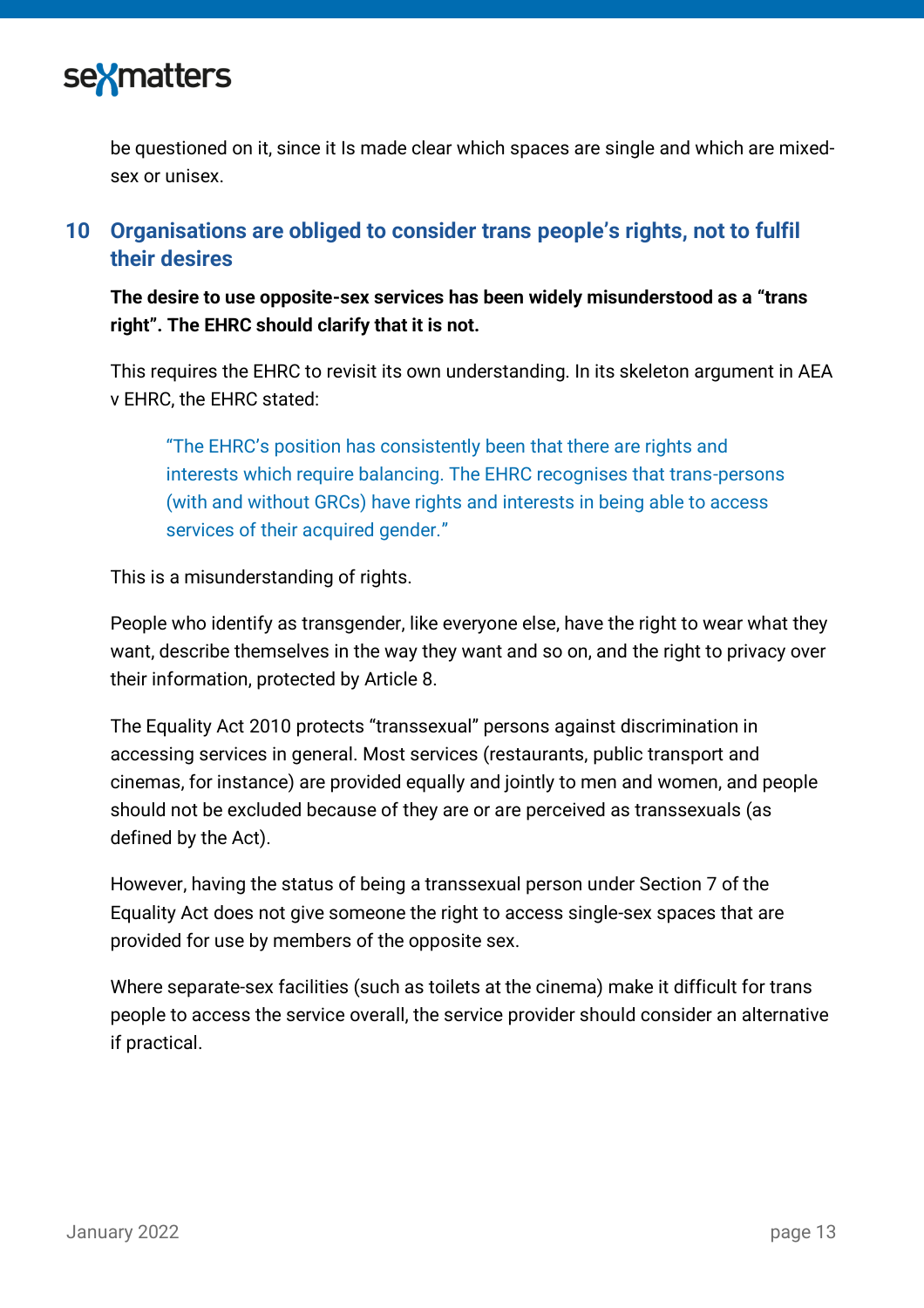

## <span id="page-13-0"></span>**What should the EHRC do?**

Given these principles, the conclusion must be that **it is reasonable for people to expect clarity about single-sex facilities, and the EHRC should give guidance to service providers and employers to communicate this.** 

#### <span id="page-13-1"></span>**Guidance for service providers and employers**

The EHRC should issue guidance to service providers and employers that makes it clear that they can and should have clear policies in everyday language which specify whether a service or space is single-sex or mixed-sex. There is only one coherent meaning of a single-sex service or facility: that it is open only to people of one sex.

In order to provide such a facility, it is proportionate to have a clear single-sex admission policy and:

- communicate it
- expect people to comply with it
- enforce it where necessary

This clarity protects everyone's rights. Unambiguous rules protect everybody's bodily privacy and information privacy, and avoid the possibility of harassment and hostility.

Service providers offering pairs of separate-sex facilities to cater for both men and women should consider whether they can also provide or signpost a unisex option, as this ensures the inclusion of all. Where this is not possible, they can use the exception in Schedule 3 Paragraph 28.

#### <span id="page-13-2"></span>**Communication with advocacy organisations**

Creating clarity and tolerance is a cultural as well as a legal task. The EHRC will need to engage with stakeholders, including trans-rights advocacy organisations and the NHS to make it clear that:

- "acquiring a gender" (such as through change of pronouns, clothing or other aspects of appearance or identity documents) does not give someone the right to use services that are provided for members of the opposite sex
- it is inappropriate, and may be unlawful, to access spaces that people have not consented to share with members of the opposite sex